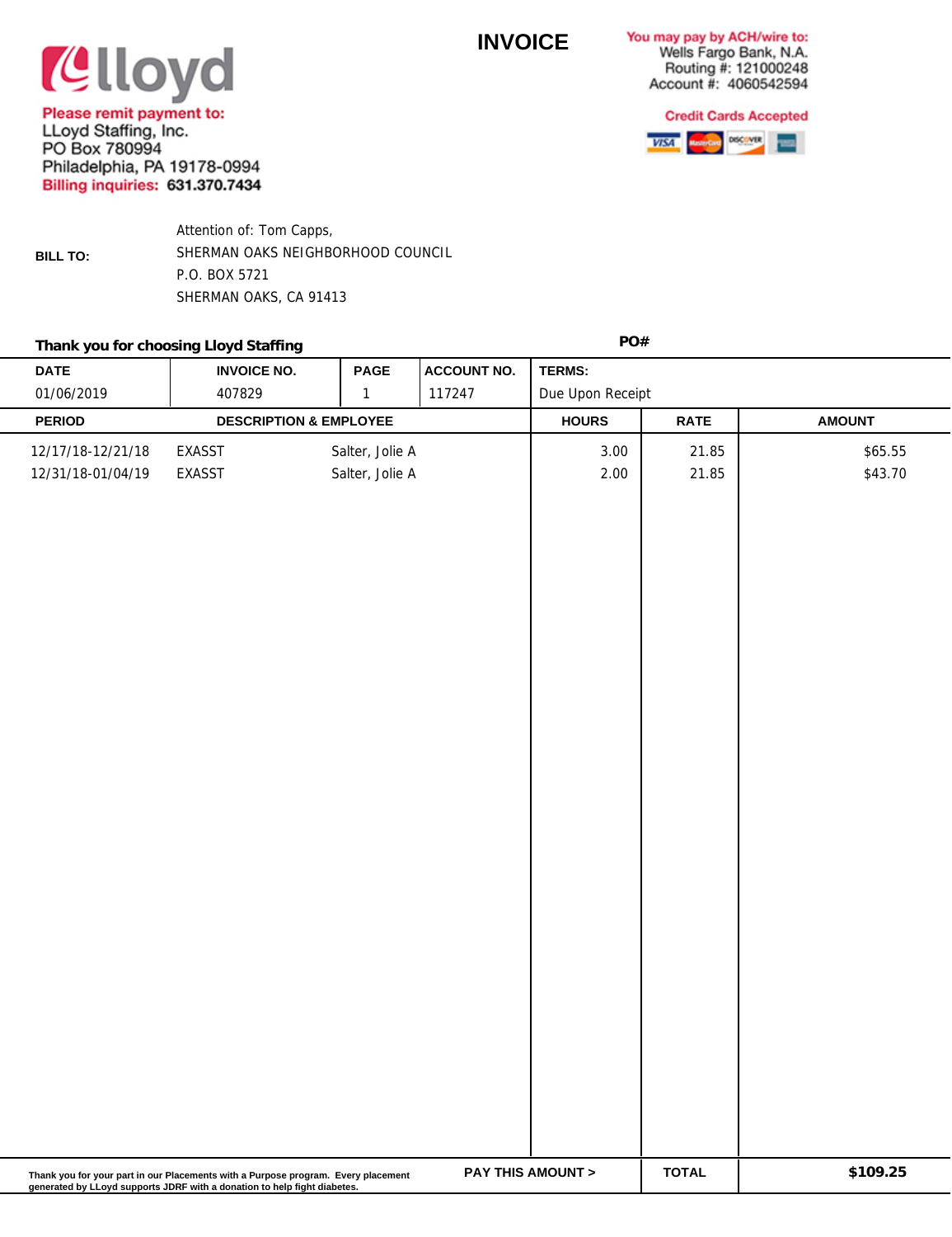## **Employee Timesheet Submission**

| <b>Employee Name</b><br>Salter, Jolie A |                         | <b>Customer Name</b>         | LA Dept Neighborhood Empowerment |  |  |  |
|-----------------------------------------|-------------------------|------------------------------|----------------------------------|--|--|--|
| <b>Assignment Number</b>                | 251697                  | Department                   |                                  |  |  |  |
| <b>Period Ending Date</b>               | 12/23/2018 12:00:00 AM  | <b>Report To</b>             | Ron Ziff                         |  |  |  |
| <b>Timesheet Approved By</b>            | rziff@shermanoaksnc.org | <b>Timesheet Approved On</b> | 12/29/2018 7:41:23 AM            |  |  |  |

| Date          | IN <sub>1</sub> | OUT <sub>1</sub>  | IN <sub>2</sub> | <b>OUT 2</b> | IN <sub>3</sub> | OUT <sub>3</sub> | IN <sub>4</sub> | <b>OUT 4</b> | <b>Total</b><br><b>Hours</b> | <b>Expenses</b> | Pay<br>Code  | Approval |
|---------------|-----------------|-------------------|-----------------|--------------|-----------------|------------------|-----------------|--------------|------------------------------|-----------------|--------------|----------|
| 12/19/2018    | 12:00 PM        | 02:00 PM          |                 |              |                 |                  |                 |              | 2.00                         | 0.00            | $\mathsf R$  | APPROVED |
| 12/21/2018    |                 | 01:00 PM 02:00 PM |                 |              |                 |                  |                 |              | 1.00                         | 0.00            | $\mathsf{R}$ | APPROVED |
|               |                 |                   |                 |              |                 |                  |                 |              |                              |                 |              |          |
|               |                 |                   |                 |              |                 |                  |                 |              |                              |                 |              |          |
|               |                 |                   |                 |              |                 |                  |                 |              |                              |                 |              |          |
|               |                 |                   |                 |              |                 |                  |                 |              |                              |                 |              |          |
|               |                 |                   |                 |              |                 |                  |                 |              |                              |                 |              |          |
|               |                 |                   |                 |              |                 |                  |                 |              |                              |                 |              |          |
|               |                 |                   |                 |              |                 |                  |                 |              |                              |                 |              |          |
|               |                 |                   |                 |              |                 |                  |                 |              |                              |                 |              |          |
|               |                 |                   |                 |              |                 |                  |                 |              |                              |                 |              |          |
|               |                 |                   |                 |              |                 |                  |                 |              |                              |                 |              |          |
|               |                 |                   |                 |              |                 |                  |                 |              |                              |                 |              |          |
|               |                 |                   |                 |              |                 |                  |                 |              |                              |                 |              |          |
| <b>Totals</b> |                 |                   |                 |              |                 |                  |                 |              | 3.00                         | 0.00            |              |          |

| <b>Employee Comments</b> |  |
|--------------------------|--|
| <b>Client Comments</b>   |  |